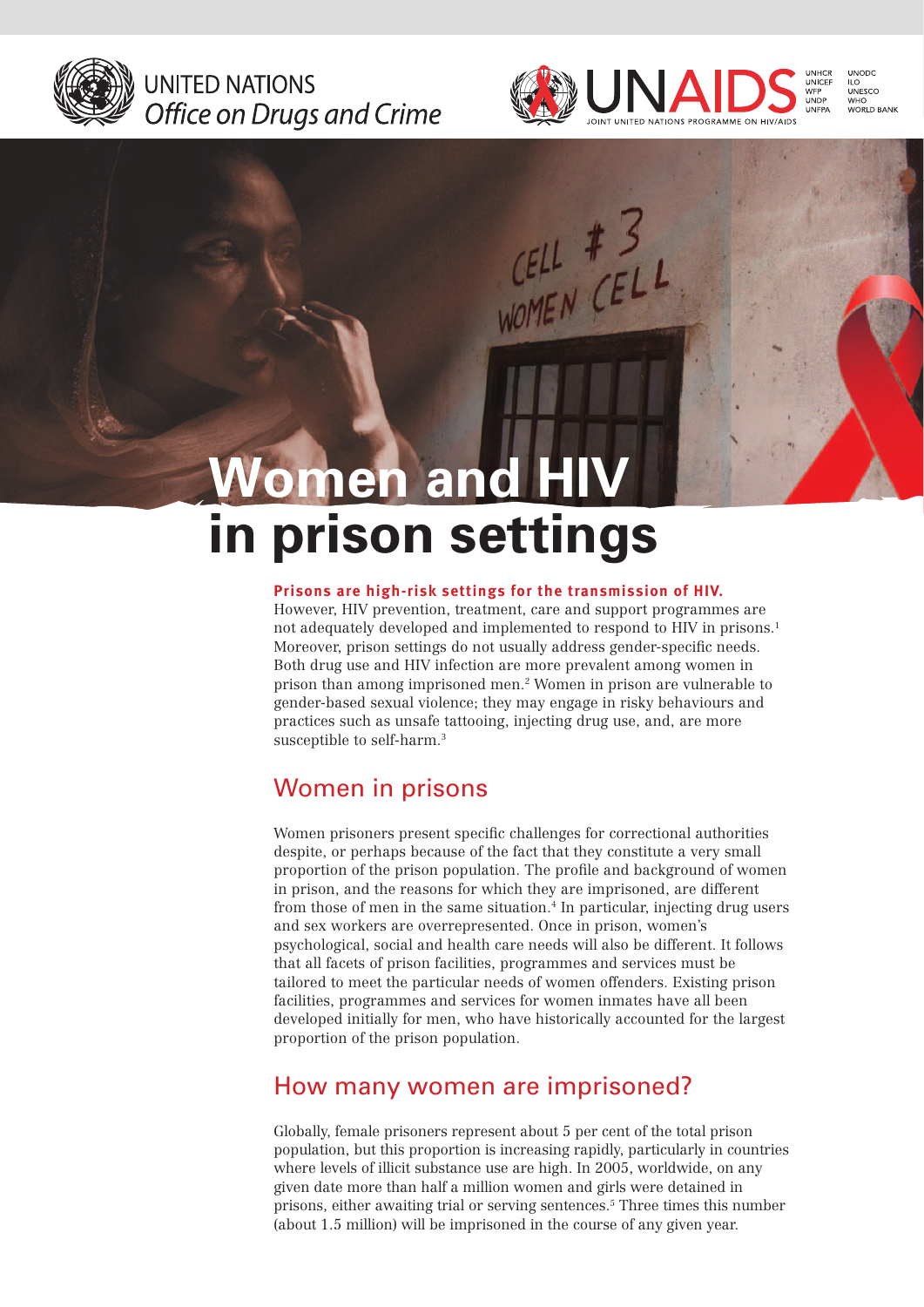## **Why women are at risk of HIV in prisons**

### Vulnerability, stigma and discrimination

The combination of gender inequality, stigma and discrimination increases imprisoned women's vulnerability to HIV infection.

Most women in prison are from socially marginalized groups and are more likely to have been engaged in sex work and/or drug use. Many have also been victims of gender-based violence or have a history of high-risk sexual behaviour.6 All these factors make women especially vulnerable in prison. Drug use, violence, stigma and discrimination, poor nutrition, early and unwanted pregnancies that women might have been exposed to will require a different set of psychological, social and health care approaches than those needed by men.

In overcrowded and understaffed prisons, women have, at best, limited access to facilities and services. Existing income generation and socialization programmes reserved for women within the prisons are often menial or ineffective, and where opportunities do exist, women may be unable to take advantage of them. Women's basic needs—such as commodities for ensuring menstrual hygiene (sanitary napkins, clean sanitary cloths)—are often not met.

Because there are few prisons for women, women tend to be imprisoned far from home; the distance separating them from their children, families and friends increases their isolation and can be a source of additional stress such as economic hardship and anxiety, for both the women concerned and their families. Upon release, the stigma of imprisonment weighs more heavily on women than on men. In some countries, women are discriminated against and are unable to return to their communities once released from prison.

### Sexual violence and high-risk sexual behaviour

In the closed environment of prisons, women are especially vulnerable to sexual abuse, including rape, by both male staff and other male prisoners. There are countries where women prisoners are held in small facilities adjacent to or within prisons for men. In some prison facilities, there



are no separate quarters for women and they may be supervised by male prison staff. They are also susceptible to sexual exploitation and may engage in sex for exchange of goods such as food, drugs, cigarettes and toiletries.7

### Drug use and drug injecting

In many jurisdictions, a larger proportion of women than men are in prison for drug-related offences.<sup>8,9</sup> Many of these women will continue using and injecting drugs in prison, $10$  while women who have never used drugs may begin to do so while in prison. In the absence of sterile injecting equipment, women, like men, will inject with used needles or with home-made syringes.11 Women who inject drugs are more likely to become infected with HIV than men who inject drugs, as they have limited access to information, health services and safe injecting equipment.

### **Tattooing**

Like men, women get tattooed in prison.<sup>12</sup> Prison tattoo artists manufacture and use a variety of tools, including knives, guitar strings, sewing needles, writing ink or empty plastic casings from pens. One method of tattooing, the "pluck method", involves inserting ink with a single shared needle, which is not sterilized.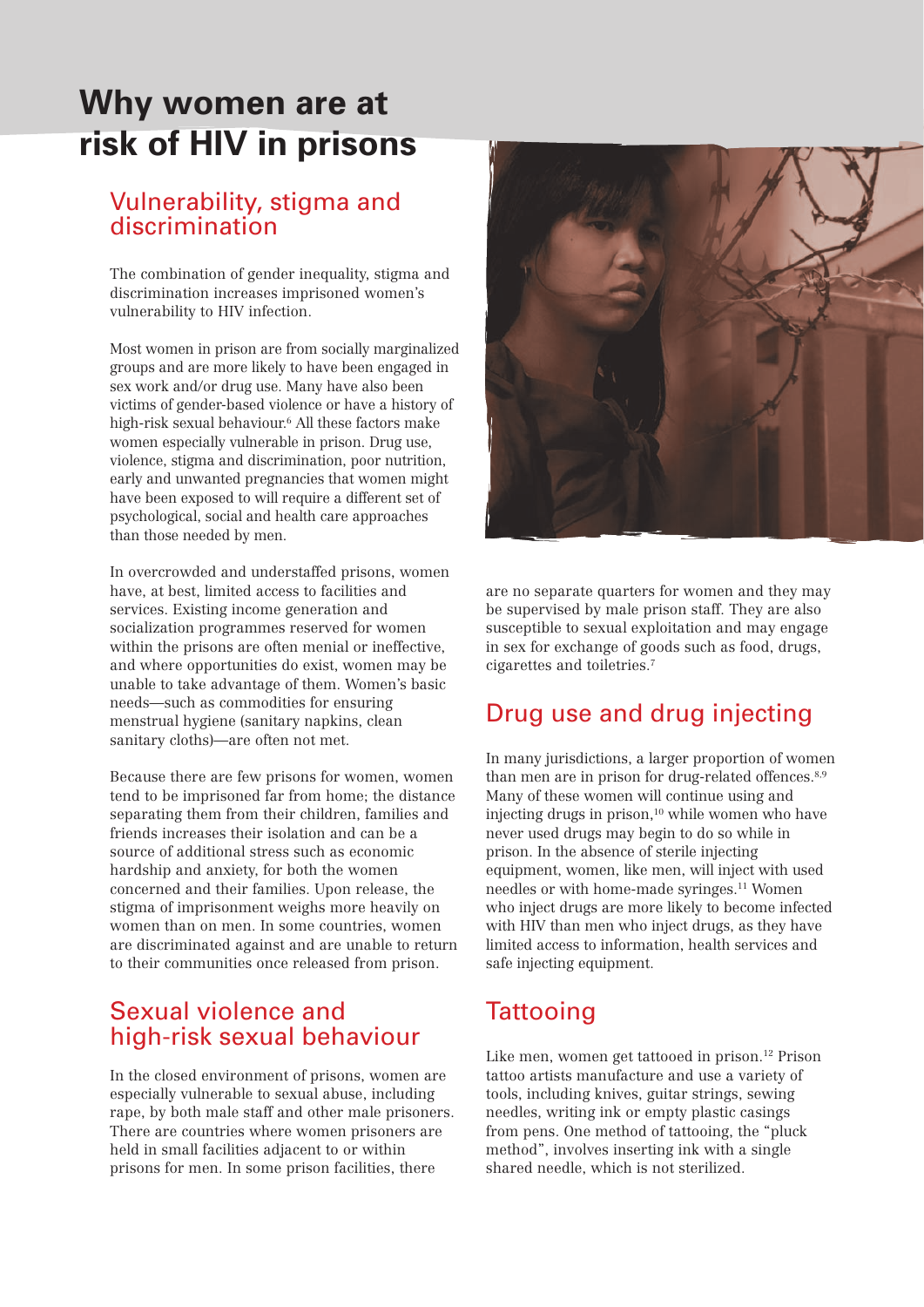

In the absence of proper precautions and access to safe equipment, tattooing can be a high-risk activity for the transmission of HIV.

### Health and nutrition

Women have less access to health care services in prisons than imprisoned men.<sup>13</sup> Reproductive health care may be limited or unavailable and health-promotion materials, information and treatment (including for HIV and drug dependence) are often more limited in women's prisons than in prisons for men.

Women have a particular physical vulnerability to HIV. Studies have shown that women are at least twice as likely as men to contract HIV through sex.14,15 The pre-existence of sexually transmitted infections (STI) can greatly increase the risk of contracting HIV. The proportion of women in prisons with an STI is relatively very high.16

For example, in the Russian Federation, a 2005 survey among juvenile detainees, homeless persons and women at a temporary detention centre in Moscow,<sup>17</sup> revealed that more than 50 per cent of the female juvenile detainees had an STI, as did almost two thirds of the women at the temporary detention centre and three quarters of homeless women. Among women at the detention centre 4 per cent were HIV-positive, compared to 1.8 per cent of the homeless women.

A lowered immunity associated with sexually transmitted infections, combined with the presence of genital ulcers, creates additional likelihood of HIV infection if exposure takes place.

All the above-mentioned factors contribute to the generally higher HIV prevalence rate among women in prison.

In the United States, in 2004, the overall HIV prevalence among imprisoned men was 1.7 per cent compared to 2.4 per cent among women. In some states however, such as New York, HIV prevalence was 14.2 per cent among women and 6.7 per cent among men.18 Similarly in Moldova in 2006, HIV prevalence among women in prison was 3 per cent, compared to 2 per cent among incarcerated men.19

In the absence of access to HIV prevention measures, the risk of HIV transmission is therefore higher in women's prisons.

Women in prison also face a particularly high risk of contracting tuberculosis due to the higher prevalence of multiple-risk factors.20 Lower socio-economic status, higher HIV prevalence, together with overcrowding, poor ventilation, poor light and poor hygiene contribute to a higher risk of tuberculosis transmission.

HIV counselling and testing with adequate protection of confidentiality and consent, the provision of antiretroviral treatment and treatment for opportunistic infections such as tuberculosis (TB) and of psychosocial support for the inmates are not adequately implemented as part of prison health services. Thus, those services are very limited for prisoners in general and in particular for women.

In addition, the poor nutritional status of prisoners in general and of women in particular can, in some countries, become a hindering factor for providing adequate treatment to HIV positive prison inmates.

### Women and their children in prison

Typically, women in prison are young and many are mothers whose children either live in prison with them or are cared for by others outside. They may also be pregnant or become pregnant during imprisonment; some give birth while in prison.

Often, very limited reproductive and pre and post-natal care services are available for women in prisons. In addition, antiretroviral therapy is often not available to prisoners and as a consequence neither to HIV-positive pregnant women to prevent mother-to-child transmission. Children born in prison, especially to HIV-positive mothers, need particular care and attention. Prison diets often fail to provide the level of nutrition required by pregnant or breastfeeding mothers.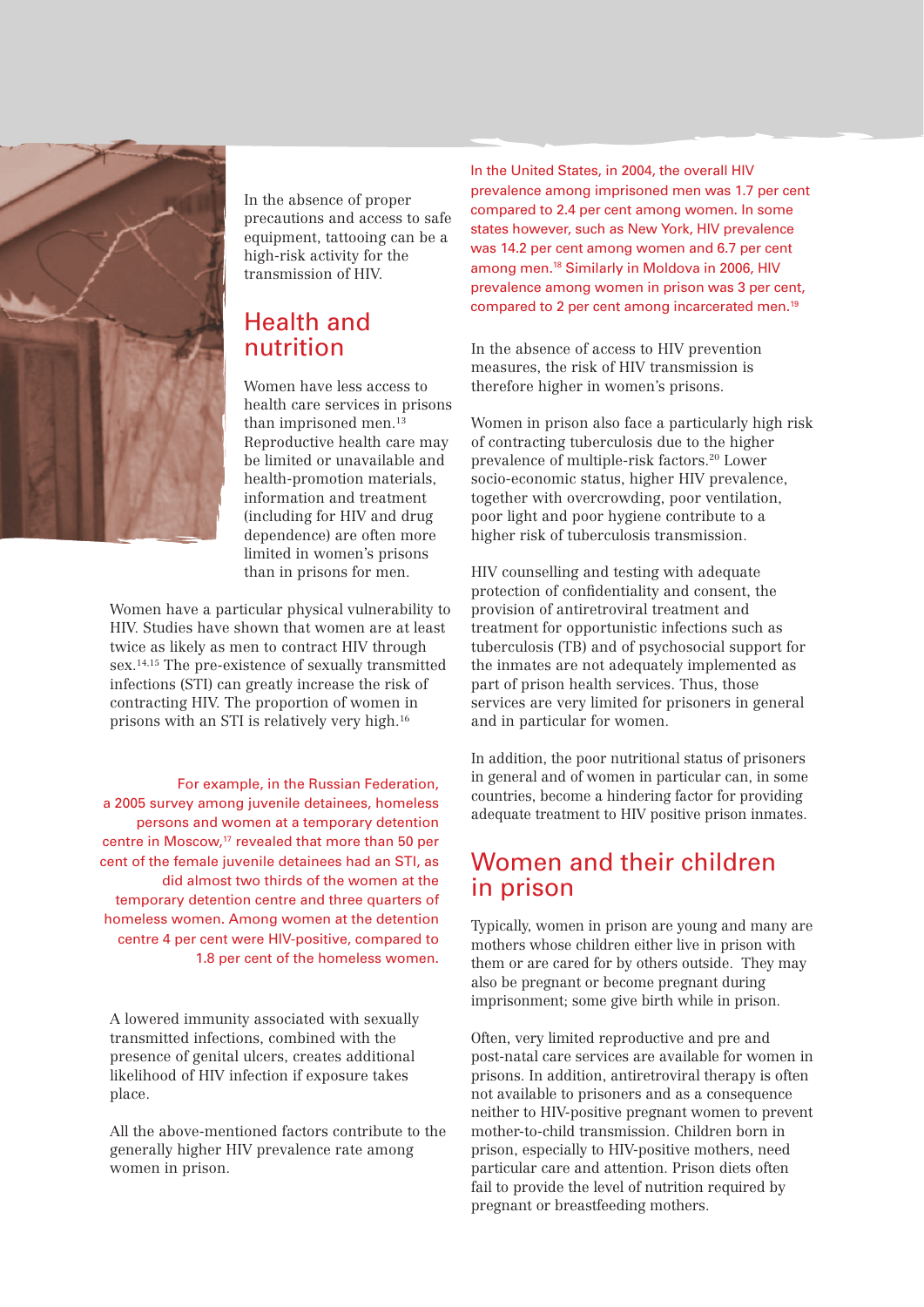# **Responding to the special needs of women in prison**

#### **Developing alternatives to imprisonment**

The living conditions and health care services faced by women, especially in overcrowded prisons, are such that efforts to promote HIV prevention and education may not be very effective.Therefore, any comprehensive strategy in response to HIV in prison settings should seek to reduce overcrowding as it can create conditions which can lead to sudden outbreaks of violence, including sexual violence. Prisons can be responsible for major damages and disruption to the lives of vulnerable women and their families. Most of them are in prison for non-violent offences and pose no risk to the public. Therefore, consideration should be given to the development and implementation of non-custodial strategies for women, particularly during pregnancy, or when they have young children.

#### **Preventing violence, in particular sexual**

**violence** Prison authorities are responsible for combating gender-based sexual violence, the exploitation of vulnerable prisoners and all forms of prisoner victimization. They must therefore take all measures necessary to protect women from sexual violence, including by training personnel to identify and stamp out such abuses, by ensuring adequate staffing levels, training, effective surveillance and disciplinary sanctions.

#### **Providing safe and appropriate health**

**services** Health services, including gynaecological and dental clinics, should be appropriately equipped, supplied and maintained. Sexual and reproductive health care services should be available for women in prison. Health care service providers should be trained to follow the guidelines of universal precautions to prevent the transmission of HIV through medical practices (injections, procedures or examinations).

#### **Providing equivalent health services to those available in the community** It is important to

recognize that people in prison are entitled, without discrimination, to health care, including preventive measures, of a standard equivalent to that available in the outside community (WHO, 1993). This is important, both for prisoners and for the community outside prisons, as the vast majority of people who enter prisons will eventually return to the community.

### **Providing comprehensive HIV prevention, treatment, care and support for women in prisons**

It is critical that prison systems provide access to a comprehensive package of interventions, including:

- **Providing information on modes of HIV transmission and ways to reduce those risks, on testing, and treatment,**
- **→ Providing access to essential prevention commodities such as male and female condoms, sterile injecting equipment, and safe tattooing equipment;**
- $\rightarrow$  **Providing voluntary confidential HIV testing and counselling services;**
- **→ Diagnosing and treating sexually transmitted infections;**
- **Providing drug dependence treatment, including substitution therapy for opioid dependence;**
- **→ Providing appropriate diet and nutritional supplements;**
- **→ Providing antiretroviral treatments, preventing and treating tuberculosis, other opportunistic infections and other bloodborne infections such as hepatitis B and C;**
- **Providing access to reproductive health and family planning services;**
- **→ Care during pregnancy and delivery in appropriate settings and anti-retroviral therapy to HIV-positive pregnant women to prevent mother-to-child transmission (PMTCT);**
- → Providing post-exposure prophylaxis (PEP) to **women having been exposed to a risk;**
- **→ Care for children, including those born to HIV-infected mothers; and**
- **→ Palliative care and compassionate release for AIDS and terminally ill patients.**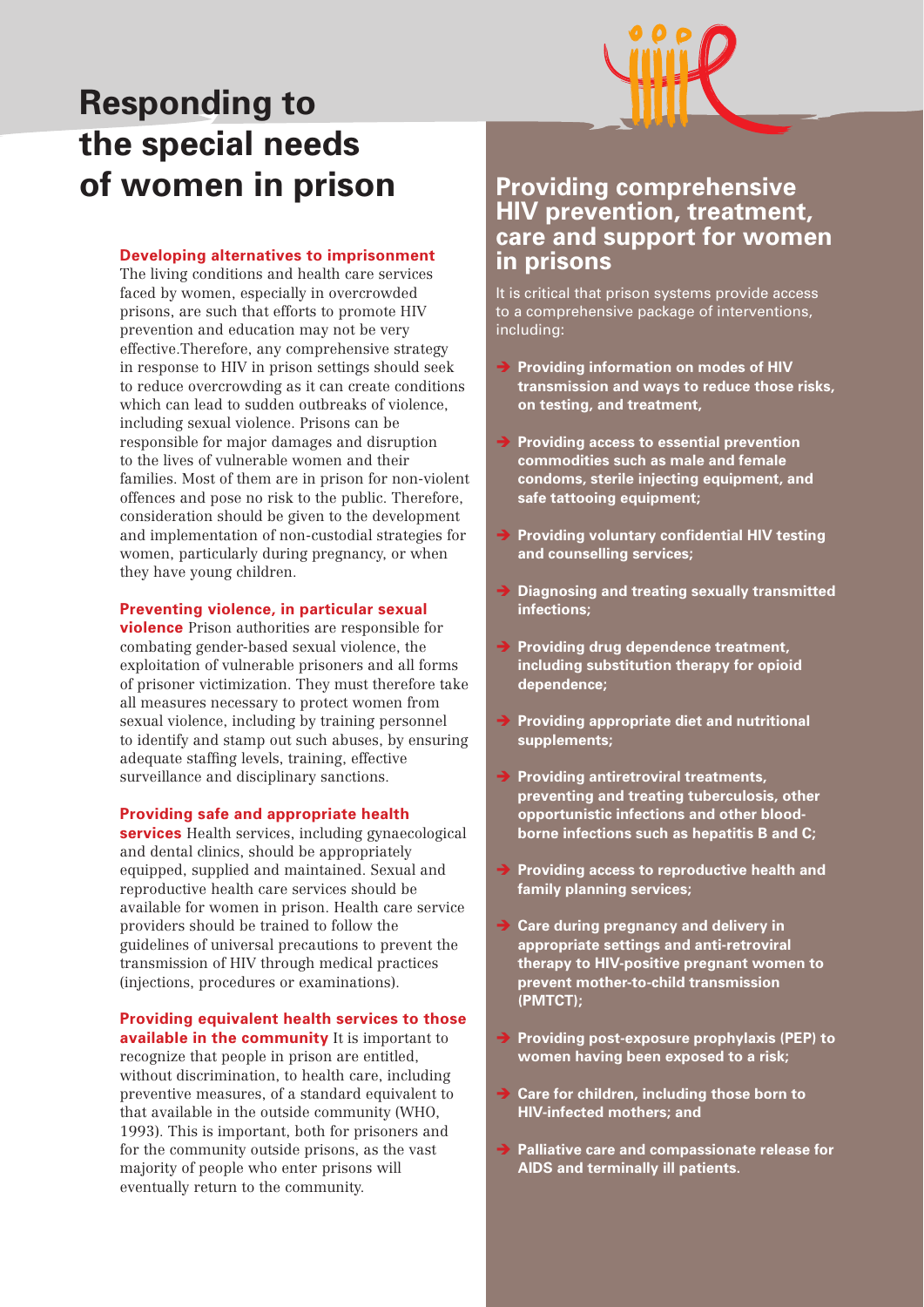

**Encouraging and supporting the participation** 

**of women prisoners** The involvement of women prisoners in developing and providing health services increases the capacity of prisons to respond to HIV and AIDS. For example, health authorities in prison should encourage and support the development of peer-based education initiatives and educational materials designed and delivered by prisoners themselves. Prison authorities should also encourage the development and support of self-help and peer-support groups that raise the issues of HIV and AIDS from the perspective of the women themselves.

#### **Providing a safe environment for prison staff**

All prison staff and health care providers as well as anyone in regular contact with prisoners, should be given timely access to relevant information and educational material on HIV, universal precautions and post-exposure prophylaxis (PEP). In addition, prison staff and their families should be provided with the information on modes of transmission and prevention of HIV, services available for STI treatment, condom distribution and also on voluntary counselling and testing.

#### **Promoting effective national responses to meet the special needs of women in prisons**

It is essential that the correctional administrative system in any given country works and collaborates very closely with other relevant government ministries and national AIDS programmes for addressing the health, social and other special needs of prisoners in general, and in particular, for the women in prisons.

Gender-sensitive legislative frameworks, penal policies and prison rules are necessary to ensure that the needs of women in prisons are addressed in a systematic and sustainable way. A comprehensive framework should also address their psychological, social and physical welfare —all crucial in managing and minimizing HIV transmission in prisons.

Tailored programmes addressing gender-specific issues need to be formulated to respond to the challenges of women in prisons—in particular programmes targeted at women who face multiple vulnerabilities and who are living with HIV.

Every effort should be made to involve women prisoners and non-governmental organizations in the development of HIV prevention, treatment, care and support programmes in prison, as well as to create links between prison programmes and community HIV prevention and treatment services.

#### **Increasing professional capacity-building opportunities on HIV in prisons** Regular

capacity-building programmes of prison staff are essential to build knowledge on HIV prevention, treatment, care and support for women in prison. This training should not be limited to general prison staff but also to the medical service providers (medical doctors, nurses, lab technicians and pharmacists, etc…), drug dependence counsellors, social workers and other professionals who may contribute to HIV programmes in prisons. These programmes should also be included as part of the regular training curricula for prison staff. In addition to HIV, issues such as gender specific needs, human rights with a particular focus on its link to HIV and stigma and discrimination should also be part of the curriculum. Women prisoners should be trained as peer educators to provide information, prevention commodities, care and support to other inmates.

**Monitoring and evaluation** HIV risks for women in prison and responses provided should be monitored and evaluated on a regular basis. Research on HIV and women in prisons should be encouraged and conducted to fill the evidence gap on these issues.